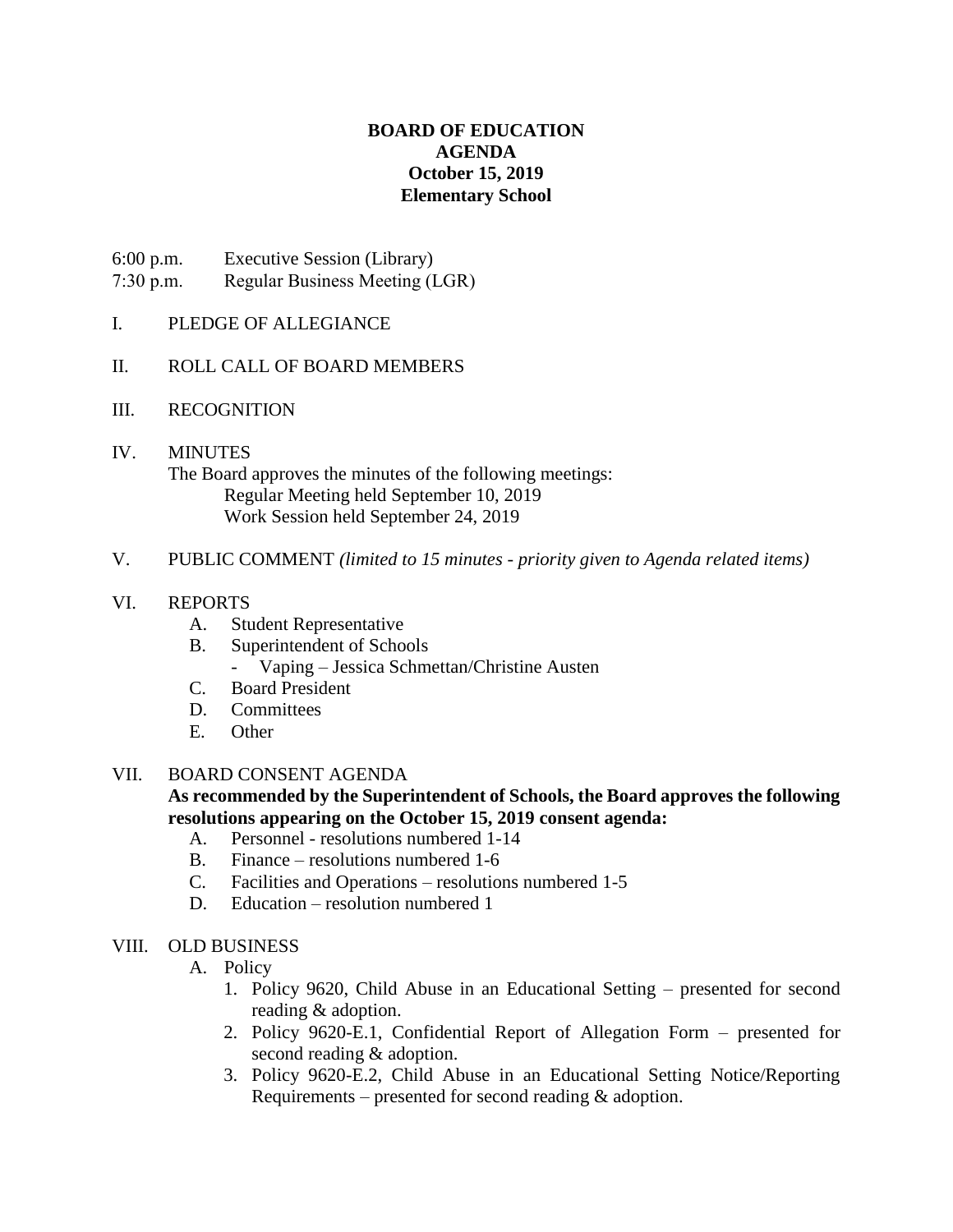#### IX. NEW BUSINESS

- A. Policy
	- 1. Policy 5152, Admission of Non-Resident Students presented for first reading & adoption.
	- 2. Policy 4000.1, Beliefs of the Port Jefferson School District presented for first reading & adoption.

### X. PUBLIC COMMENT

XI. ADJOURNMENT

**\*\*\*\*\*\*\***

### **CONSENT AGENDA**

### **A. Personnel**

1. Resignation – Guard

The Board accepts the resignation of John Clark, as a Guard, effective September 4, 2019.

2. Leave Replacement – Teacher of Special Education

The Board approves the appointment of Aimee Capps, as a teacher of Special Education for Meagan Bellantuono on a leave replacement basis, from on or about October 17, 2019 to on or about November 25, 2019, at Level MA Step 1, in accordance with the negotiated agreement with the Port Jefferson Teachers' Association.

3. Appointment - Co-curricular

The Board approves the following co-curricular appointment for the 2019-2020 school year, pending minimum enrollment requirements in accordance with the negotiated agreement with the Port Jefferson Teachers' Association:

*Port Jefferson Middle School*

Rescind - Fishing Club – Keith Buehler

- Appoint Fishing Club Keith Buehler and Gregory Gorniok as co-advisors
- Rescind Student Government Allison Giannusa
- Appoint Student Government Philip Giannusa (Effective 8/28/19)
- Rescind Yearbook Allison Giannusa
- Appoint Yearbook Philip Giannusa (Effective 8/28/19)
- Rescind Newspaper Club Allison Giannusa
- Appoint Newspaper Club Philip Giannusa (Effective 8/28/19)

*Edna Louise Spear Elementary School* Appoint - Yearbook - Jennifer Salgado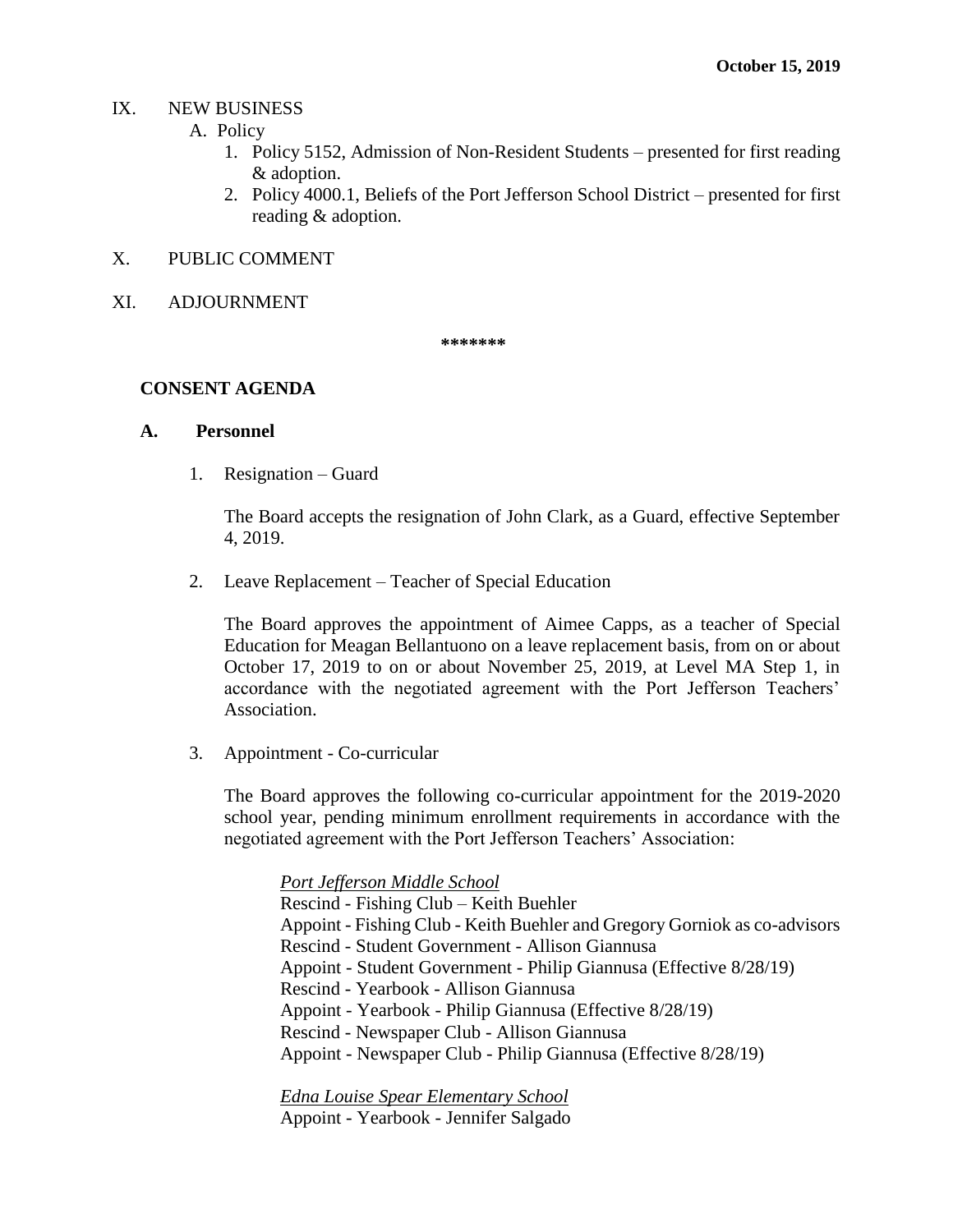*Earl L. Vandermeulen High School* Rescind - International Club - Jennifer Walling Appoint - International Club - Jennifer Walling and Kristin Britt as co-advisors Rescind - Student Council - Gina Fedler Appoint - Student Council - Gina Fedler and Celiana Gandolfo as co-advisors

4. Additional Class Assignment

The Board approves the following extra class assignment for the 2019-2020 school year in accordance with the negotiated agreement with the Port Jefferson Teachers' Association:

James Mimnaugh – High School Physical Education (alternating days, period 4, full year)

5. Appointment – Facility Use Monitors

The Board approves the following Facility Use Monitor appointments for service as needed for the 2019-2020 school year, at the rate \$20.00 per hour:

| <b>Constance Bermel</b> | <b>Tracy Gray</b>       |
|-------------------------|-------------------------|
| <b>Constance Byrnes</b> | Rosemary Griffin        |
| Mary Kay Butera         | Karen Harvey            |
| <b>Bernadine Devlin</b> | Patricia Koehnlein      |
| Hope Post               | <b>Christine Pierre</b> |

6. Appointment – Mentors

The Board approves Celiana Gandolfo and Greg Gorniok as mentors for the 2019- 2020 school year in accordance with the negotiated agreement with the Port Jefferson Teachers Association; and, Charles Ruoff as a mentor from August 28th, 2019 until on or about November 8, 2019, and Jacqueline Gandolfo as a mentor from August 28th, 2019 until on or about November 22, 2019.

7. Appointment – Substitutes

The Board approves the following substitute appointments for the 2019-2020 school year:

- Brian Accardo Marissa Demeo Courtney Loehr Danielle Dimino Susan Lutcha Courtney Loehr Laura Spielman Louise Valentino Louise Valentino Thomas Stridiron Candice Licalzi
- Teacher Teaching Assistant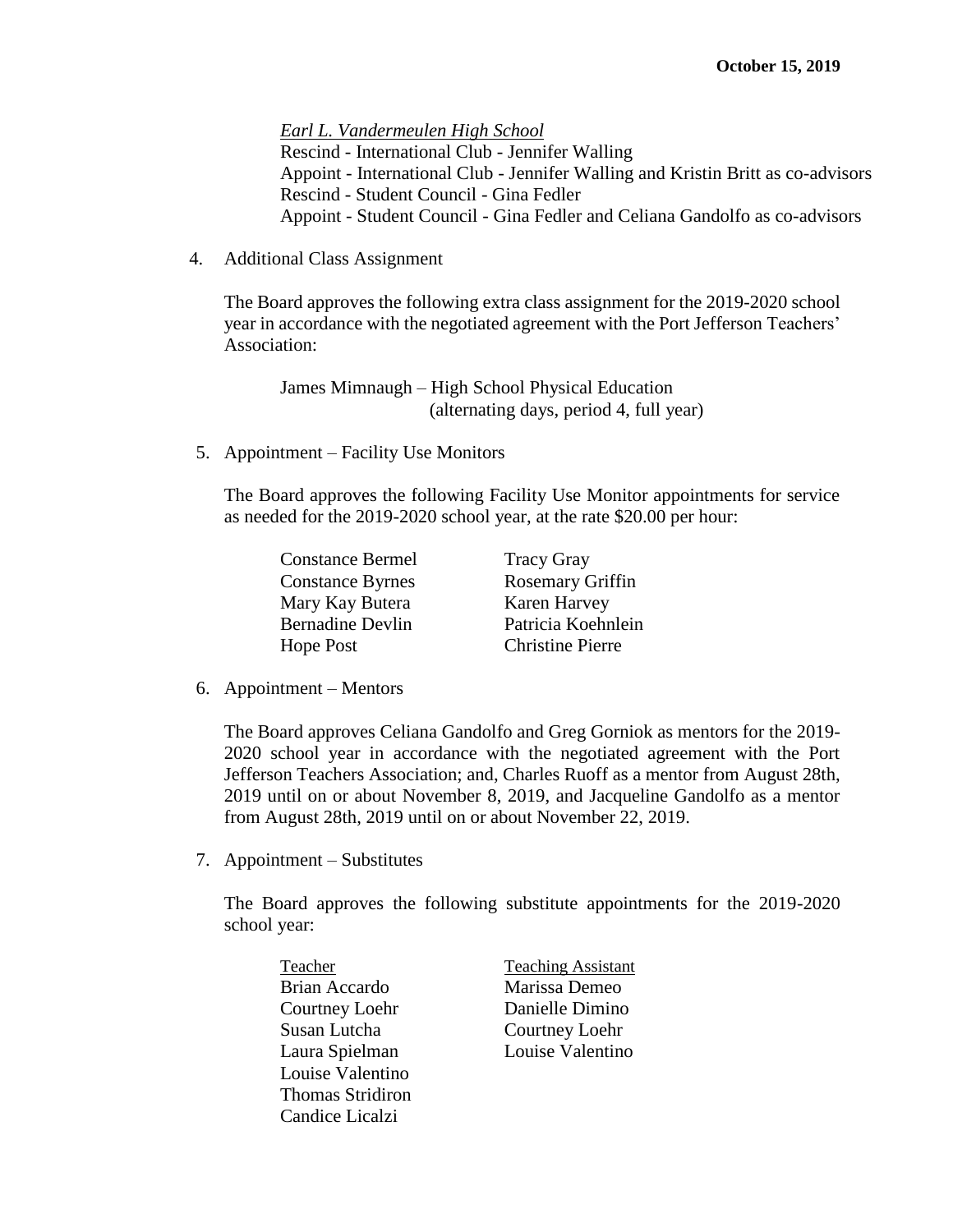8. Appointment - Coaches

The Board approves the appointment of the following coaches for the 2019-2020 school year, in accordance with the negotiated agreement with the Port Jefferson Teachers' Association, contingent upon possession of Temporary Coaching License, First Aid, and CPR certifications:

| Appoint - Douglas Von Bargen    | Girls Varsity Lacrosse Coach                              |
|---------------------------------|-----------------------------------------------------------|
| Appoint - Joel Fleischer        | Volunteer Varsity and Volunteer JV Girls Basketball Coach |
| Appoint - Joel Fleischer        | Volunteer MS Girls Basketball Coach                       |
| Appoint - Chrissy Boaglio       | Volunteer Varsity and Volunteer JV Girls Basketball Coach |
| Appoint - Chrissy Boaglio       | Volunteer MS Girls Basketball Coach                       |
| <b>Rescind - Ryan McCormick</b> | <b>JV Boys Basketball Coach</b>                           |
| Rescind - Ryan McCormick        | <b>JV Baseball Coach</b>                                  |
| Appoint - Logan Hoffman         | Girls Varsity Lacrosse Assistant Coach                    |
| Appoint - Logan Hoffman         | JV Girls Lacrosse Head Coach                              |
| <b>Appoint - Charles Hafner</b> | Volunteer Varsity and Volunteer JV Girls Basketball Coach |
|                                 |                                                           |

9. Rate of Pay – Equipment Manager

The Board approves the increase in the rate of pay, for Nicole Poulianos as Equipment Manager, from \$15.40 to \$15.80 per hour, effective August 15, 2019.

10. Increase of FTE – Guard

The Board approves the change in FTE for Steven Brideson, as a .7 FTE Guard to a 1.0 FTE Guard, on a probationary basis, effective on or about October 1, 2019, in accordance with the Suffolk County Civil Service Department and the negotiated agreement with the Port Jefferson Custodial Workers Unit.

11. Increase of FTE – Guard

The Board approves the change in FTE for Jeffrey Klug, as a .7 FTE Guard to a 1.0 FTE Guard, on a probationary basis, effective on or about October 1, 2019, in accordance with the Suffolk County Civil Service Department and the negotiated agreement with the Port Jefferson Custodial Workers Unit.

12. Resignation – Change of Date for Office Assistant

The Board accepts the change in the resignation date for Kristin Laudicina, as Office Assistant, from November 4, 2019 to October 11, 2019.

13. Appointment – PSAT/SAT/ACT Proctors

The Board approves the following as PSAT/SAT/ACT Proctor appointments for the 2019-2020 school year at the rate of \$38.58 per hour, on an as needed basis:

| Kandice Brucella |
|------------------|
| Lynne Edsall     |
| Kayleen Everitt  |
|                  |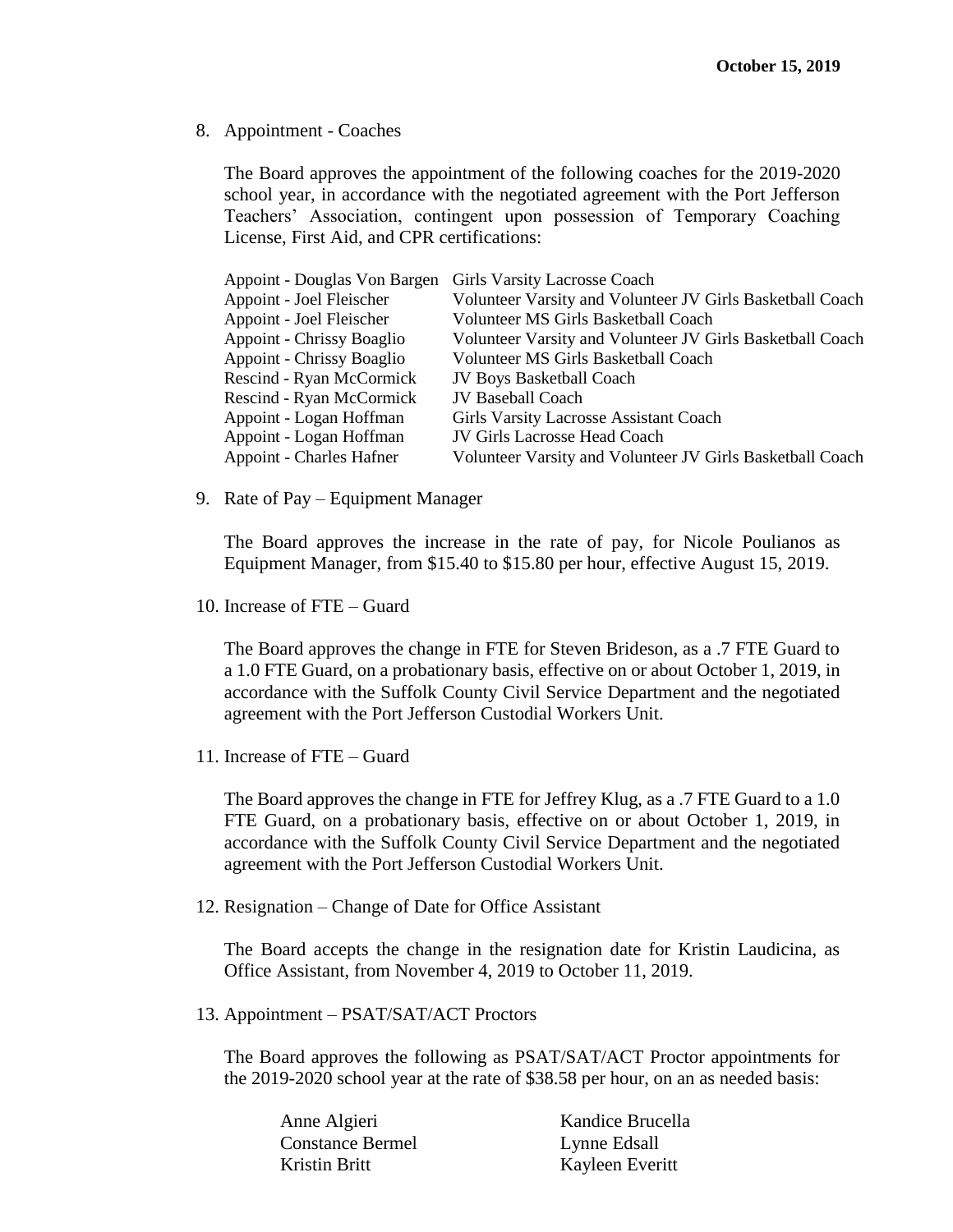| Robert Farenga         | Megan Lavin        |
|------------------------|--------------------|
| Susan Federico         | Christina Morgan   |
| Gina Fedler            | <b>Hope Post</b>   |
| <b>Taylor Forstell</b> | Nicole Sklar       |
| Kathi Galvin           | Tara Sladek-Maharg |
| Celiana Gandolfo       | Jennifer Walling   |
| Debra Hagmeyer         | Melissa Zinger     |

14. Memorandum of Understanding – Port Jefferson Teachers Association

The Board approves a certain Memorandum of Understanding, between the Superintendent of Schools for the Port Jefferson Union Free School District and the Port Jefferson Teachers Association.

#### **B. Finance**

1. Financial Reports The Board approves the following financial reports:

> Claims Audit Report - Month of July Cash Flow Analysis - Month of July New Budget Transfers July Warrants & Treasurer Reports Fund Name Warrant # General Fund 1, 3-4, 7 School Lunch Fund 1 Federal Fund No Warrants Capital Fund No Warrants Trust & Agency No Warrants Payroll 1-2 Scholarship Fund No Warrants CD Investment No Warrants Trial Balance - July 2019 Revenue Budget Status - July 2019-June 2020 Appropriation Status Report - July 2019-June 2020 Budget Transfers - Month of July Approved Fundraisers

2. 2019-2020 Budget Increase

The Board approves the following resolution:

BE IT RESOLVED, that the Board of Education hereby increases the 2019- 2020 budget in the amount of \$40,000 in order to capture both the revenue and expenditures associated with PSAT and AP exams.

3. 2019-2020 Budget Increase

The Board approves the following resolution: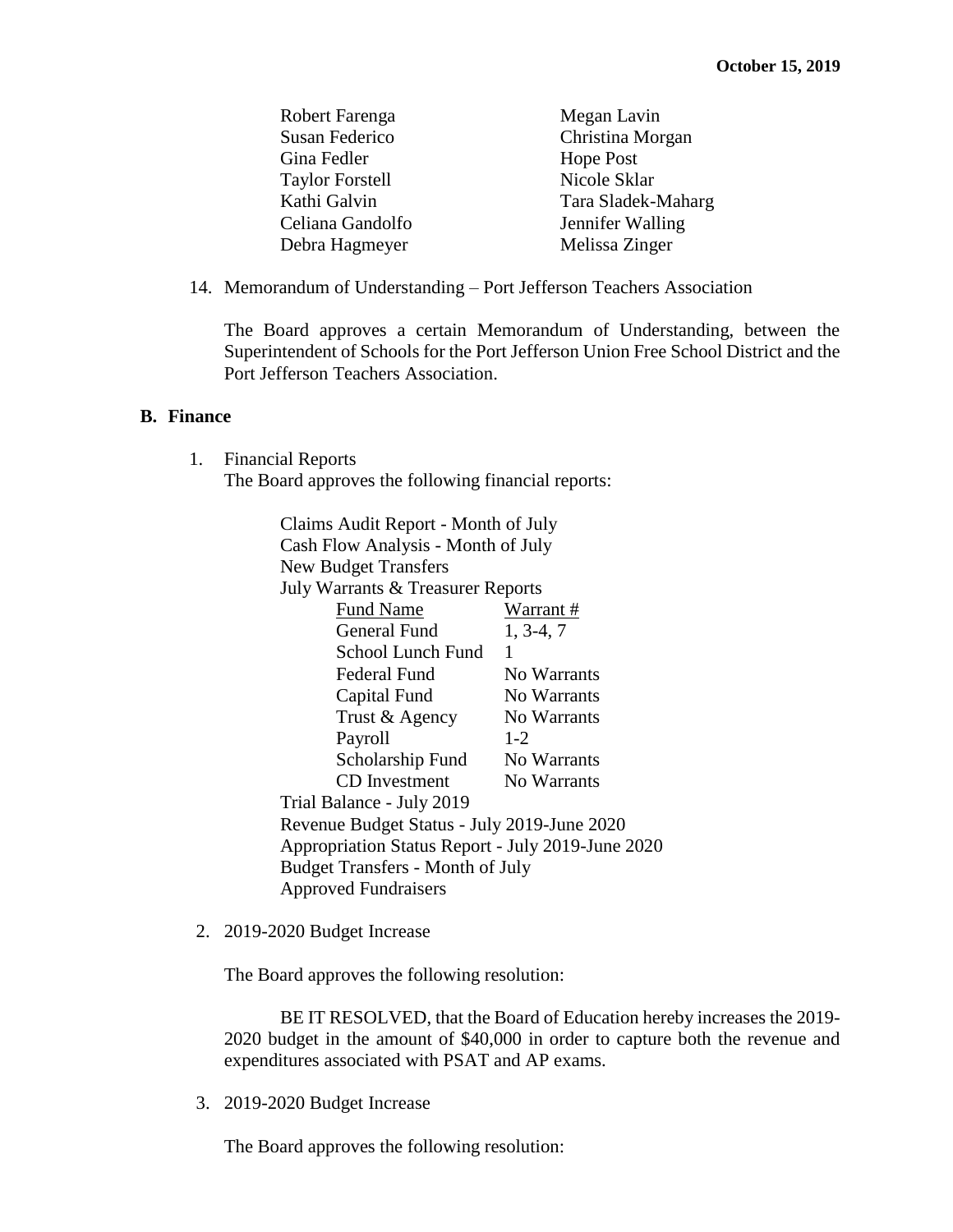BE IT RESOLVED, that as a result of the recent \$5,204.88 the district received in donations from the Port Jefferson  $2018/19$  5<sup>th</sup> Grade Committee, the Board of Education hereby increases the 2019-2020 budget in the amount of \$5,204.88.

4. Donation

That the Board gratefully accepts the donation from the Port Jefferson 2018/19  $5<sup>th</sup>$ Grade Committee to the Port Jefferson School District in the amount of \$5,204.88 to offset the cost of the  $6<sup>th</sup>$  grade field trips to Frost Valley and United Skates of America.

5. Services

The Board approves the services of Daniel Moloney and Kristen Vadaz, as instructors of the STEM Program SUNY Stony Brook for 2019-2020 school year.

6. SEQRA

The Board approves the SEQRA resolution:

WHEREAS, the Board of Education of the Port Jefferson UFSD is the lead agency under the State Environmental Quality Review Process for the purpose of required determinations respecting the proposed Capital Improvement Projects as follows:

WHEREAS, the Board of Education of the Port Jefferson UFSD (Board of Education) is considering improvements at the Earl L. Vandermeulen HS and the Edna Louise Spear ES located at 550 Scraggy Hill Road, Port Jefferson, NY 11777 and

WHEREAS, the proposed project includes:

Roof replacement of existing roofs. Sections to be included in removals are in excess of 20 years old

WHEREAS, pursuant to 6 NYCRR §617.5(a), "Actions or classes of actions identified in subdivision (C) of this section are not subject to review under this part, except as otherwise provided in this section. These actions have been determined not to have a significant impact on the environment or are otherwise precluded from environmental review under Environmental Consideration Law, Article 8. The actions identified in subdivision (C) of this section apply to all agencies''; and

WHEREAS, pursuant to 6 NYCRR §8617.5(c) (1) and, (2), the "maintenance or repair involving no substantial changes in an existing structure or facility, replacement, rehabilitation or reconstruction of a structure of facility, in kind, on the same site, including upgrading buildings to meet building or fire codes are Type II actions,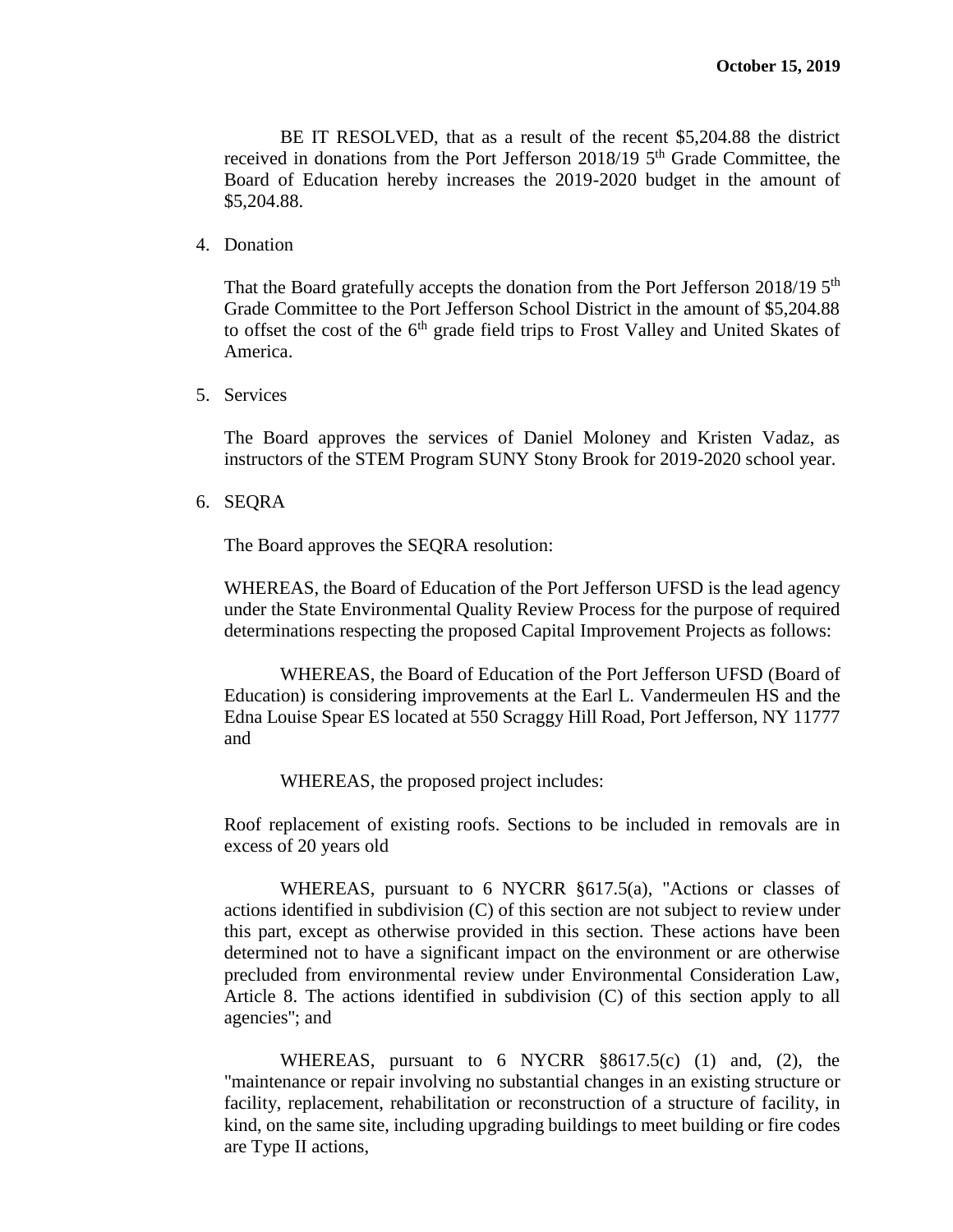THEREFORE, BE IT RESOLVED, that the Board of Education, after review of the proposed action, 6 NYCRR §617.5, and the opinion provided by John A. Grillo Architect PC, hereby determines that the proposed projects are Type II Actions pursuant to 6 NYCRR§§ 617.5(0) and, (2) of the implementing regulations of the State Environmental Quality Review Act, and will, therefore, by definition, have no significant adverse impact on the environment.

### **C. Facilities & Operations**

1. Surplus

The Board declares the two stainless steel counters from the HS cafeteria as surplus property; and authorizes the Deputy Superintendent to dispose of in the best interest of the District.

2. Surplus

The Board declares the wrestling room mats at Earl L. Vandermeulen High School as surplus property; and, authorizes the Deputy Superintendent to dispose of in the best interest of the District.

3. Surplus

The Board declares the attached list of Middle School textbooks as surplus property and directs the Deputy Superintendent to dispose of the same in the best interest of the School District.

4. Surplus

The Board declares the list of items below as surplus property; and authorizes the Deputy Superintendent to dispose of in the best interest of the District.

Black TV cart 3 shelf on wheels (no tag) Kitchen prep table with shelf 6ftx3ft tag # 006095 4 1/2 x 3ft stainless steel prep table tag # 006089 6ft double door cabinet gray 4-drawer file cabinet brown (no tag) Rolling prep table 6x3ft stainless steel tag # 013755 Office hutch gray 6x5ft (no tag) Two blue office desk with returns (no tag)

5. Port Jefferson District-Wide Safety Plan

The Board approves the adoption of the Port Jefferson District-Wide School Safety Plan for the 2019-2020 school year.